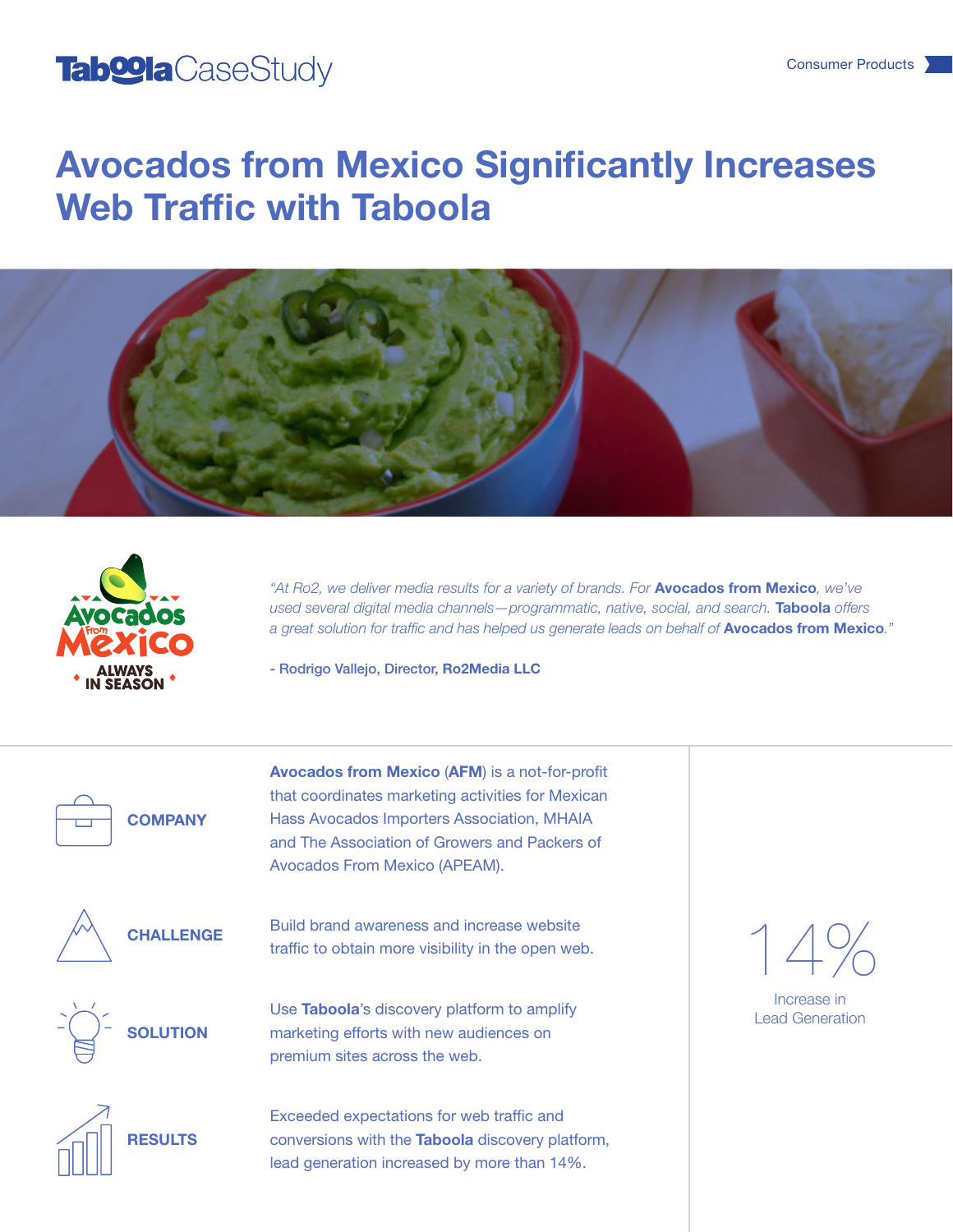## Tab<sup>oo</sup>la CaseStudy Consumer Products

Introduction

AFM was formed as a not-for-profit organization to coordinate the marketing activities for the Mexican Hass Avocados Importers Association, MHAIA and The Association of Growers and Packers of Avocados From Mexico (APEAM).

They focus on engaging audiences in the general and Hispanic markets, foodservice, and retail—they use customized strategies, programs, and tactics to address each. They yielded 1.6 billion media impressions in 2014-2015, and are rapidly breaking ground in produce marketing.



Discovery Campaigns Exceed Expectations for Website Traffic Growth